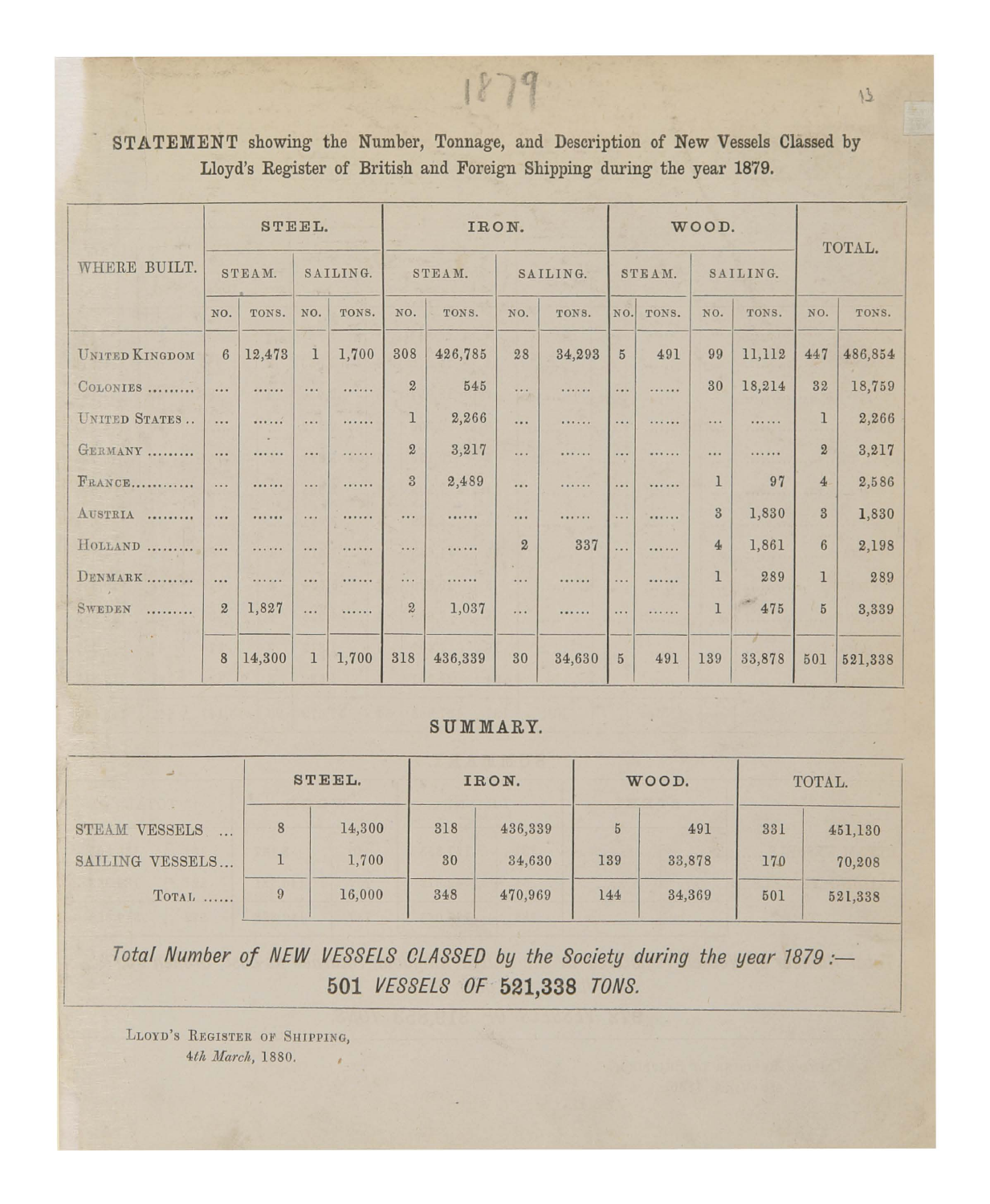## STATEMENT, SHOWING THE NUMBER, GROSS TONNAGE,

|              | <b>IRON</b>    |                                               |                | STEAMERS, CLASSED.   |                |                                                   |              |                  | IRON SAILING SHIPS, CLASSED.                    |                          |                       |                |                     |
|--------------|----------------|-----------------------------------------------|----------------|----------------------|----------------|---------------------------------------------------|--------------|------------------|-------------------------------------------------|--------------------------|-----------------------|----------------|---------------------|
|              |                | BRITISH.                                      |                | COLONIAL.            |                | FOREIGN.                                          |              |                  | BRITISH.                                        | COLONIAL.                |                       | FOREIGN.       |                     |
| Class.       | Number         | Tonnage.                                      | Number         | Tonnage.             |                | Number Tonnage.                                   | Class.       | Number           | Tonnage.                                        | Number                   | Tonnage.              | Number         | Tonnage.            |
| $*_{A^*}$    | 37             | 32,396                                        | $\overline{2}$ | 2,511                | 11             | 8,988                                             | $*_{A}$      | 641              | 555,866                                         | 8                        | 4,546                 | 46             | 27,735              |
| 今            | 68             | 41,920                                        | $\mathbf{1}$   | 1,257                | 16             | 10,273                                            | $\mathbb{A}$ | 17               | 16,235                                          | $\overline{3}$           | 1,152                 | 3              | 1,476               |
| A            | 122            | 85,644                                        | $\overline{2}$ | 826                  | 45             | 39,274                                            |              | $\overline{7}$   | 4,250                                           | $\mathbf{1}$             | 320                   | $\overline{4}$ | 2,371               |
| $\mathbb{A}$ | 47             | 29,822                                        | $\mathbf{1}$   | 174                  | $\overline{4}$ | 2,061                                             | $\forall$    | $\overline{4}$   | 5,423                                           | $\ddot{\phantom{a}}$     |                       | 4              | 728                 |
| $\wedge$     | 28             | 10,966                                        | $\overline{3}$ | 1,073                | 8              | 3,726                                             | $\forall$    | $\boldsymbol{3}$ | 275                                             | $\bullet$                | $\bullet$             | 1              | 698                 |
| 100A         | 876            | 1,226,638                                     | 28             | 23,051               | 181            | 287,777                                           | 100A         | 748              | 820,994                                         | $\overline{7}$           | 6,279                 | $32\,$         | 27,790              |
| 95A          | 16             | 13,149                                        | . .            | $\ddot{\phantom{a}}$ | $\overline{7}$ | 5,961                                             | 95A          | $\overline{2}$   | 901                                             | $\bullet$                | $\ddot{\phantom{a}}$  | $\overline{2}$ | 1,313               |
| 90A          | 549            | 469,213                                       | 18             | 9,100                | 161            | 138,216                                           | 90A          | $\boldsymbol{9}$ | 3,486                                           | 1                        | 100                   | 6              | 4,981               |
| 85A          | 16             | 10,531                                        | . .            | $\ddot{\phantom{a}}$ | $\bullet$      | $\bullet$                                         | 85A          | $\mathbf{1}$     | 689                                             | $\overline{\phantom{a}}$ | $\bullet$             | $\bullet$      | $\bullet$ $\bullet$ |
| 80A          | 30             | 24,062                                        | $\overline{2}$ | 343                  | 9              | 5,117                                             | 80A          | $\sqrt{5}$       | 949                                             | . .                      | $\cdot$ $\cdot$       | $\bullet$ .    | $\bullet$           |
| 75A          | $\overline{2}$ | 1,529                                         | . .            | $\cdot$              | $\bullet$      | $\begin{array}{cc} \bullet & \bullet \end{array}$ | 75A          | $\bullet$        | $\theta$                                        | $\bullet$                | . .                   | 1              | 260                 |
|              |                | 1791 1,945,870                                | 57             | 38,335               | 443            | 501,393                                           |              | 1437             | 1,419,068                                       | 20                       | 12,397                | 96             | 67,352              |
| 2291         |                | Classed Iron Steamers                         |                |                      |                | 2,485,598 Tons.                                   | 1553         |                  | Classed Iron Sailing Ships  1,498,817 Tons.     |                          |                       |                |                     |
|              |                | IRON STEAMERS, DIS-CLASSED.                   |                |                      |                |                                                   | <b>IRON</b>  |                  | SAILING                                         |                          | SHIPS, DIS-CLASSED.   |                |                     |
|              | BRITISH.       |                                               | COLONIAL.      |                      |                | FOREIGN.                                          |              | BRITISH.         |                                                 | COLONIAL.                |                       | FOREIGN.       |                     |
| Number.      | Tonnage.       | Number.                                       |                | Tonnage.             | Number.        | Tonnage.                                          | Number.      | Tonnage.         | Number.                                         |                          | Tonnage.              | Number.        | Tonnage.            |
| 235          | 158,720        | 14                                            |                | 7,277<br>119         |                | 90,746                                            | 22           | 19,993           | $\mathbf{1}$                                    |                          | 338                   | $\overline{7}$ | 2,265               |
| 368          |                | Iron Steamers, Dis-Classed  256,743 Tons.     |                |                      |                |                                                   | 30           |                  | Iron Sailing Ships, Dis-Classed                 |                          |                       |                | 22,596 Tons.        |
| <b>IRON</b>  |                | STEAMERS, NEVER CLASSED.                      |                |                      |                |                                                   | <b>IRON</b>  | SAILING          |                                                 |                          | SHIPS, NEVER CLASSED. |                |                     |
| 1593         | 1,465,015      | 19                                            | 15,183         | 241                  |                | 381,616                                           | 29           | 26,233           | $\sqrt{2}$                                      |                          | 270                   | 7              | 7,516               |
| 1,853        |                | Iron Steamers, Never Classed  1,861,814 Tons. |                |                      |                |                                                   | 38           |                  | Iron Sailing Ships, Never Classed  34,019 Tons. |                          |                       |                |                     |